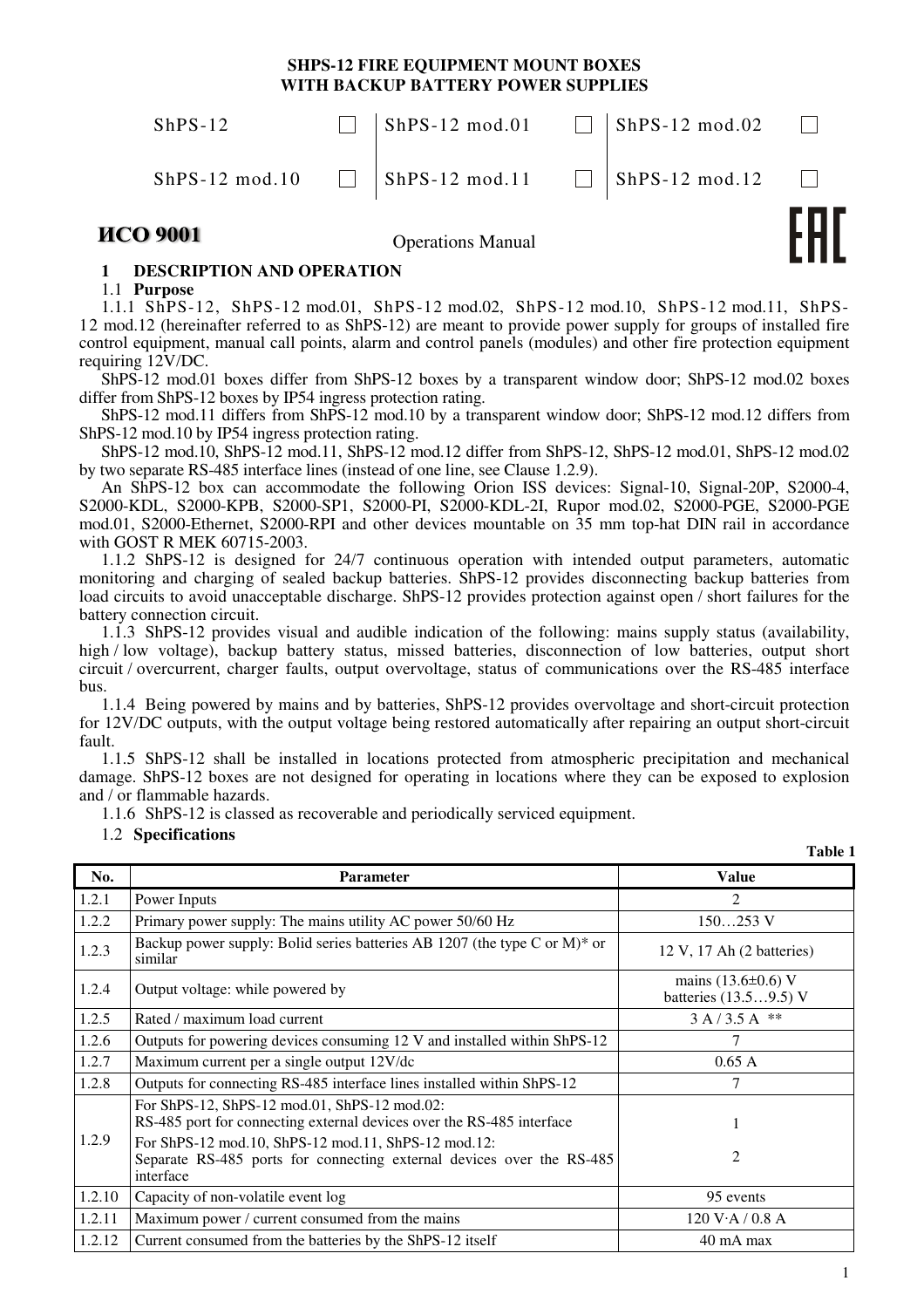| No.    | <b>Parameter</b>                                                                                                                                    | <b>Value</b>                                                   |
|--------|-----------------------------------------------------------------------------------------------------------------------------------------------------|----------------------------------------------------------------|
| 1.2.13 | Ripples of the output voltage (peak-to-peak) at rated load current                                                                                  | $100 \text{ mV}$ max<br>(VR1 class)<br>as per GOST R 51179-98) |
| 1.2.14 | Low-battery shutdown voltage                                                                                                                        | $(10.2\pm0.6)$ V                                               |
| 1.2.15 | The ShPS-12 backup time when started with full-charged batteries at 3 A<br>load current and temperature of 298 K $(+25 \degree C)$                  | 8 hours at least                                               |
| 1.2.16 | Time to charge fully discharged batteries<br>Maximum charging rate for each battery                                                                 | 36 hours max<br>0.7A                                           |
| 1.2.17 | Maximum current available for additional consumers of mains power<br>220V / 50Hz                                                                    | 10A                                                            |
| 1.2.18 | Electric shock protection class as per GOST 12.2.007.0-75                                                                                           | T                                                              |
| 1.2.19 | Enclosure protection degree as per GOST 14254-2015<br>• ShPS-12, ShPS-12 mod.01, ShPS-12 mod.10, ShPS-12 mod.11<br>• ShPS-12 mod.02, ShPS-12 mod.12 | IP41<br><b>IP54</b>                                            |
| 1.2.20 | Resistance to mechanical exposure as per OST 25 1099-83                                                                                             | <b>Arrangement Category III</b>                                |
| 1.2.21 | Vibration exposure:<br>- Frequency range<br>- Max acceleration                                                                                      | $1-35$ Hz<br>0.5 g                                             |
| 1.2.22 | Environmental category as per OST 25 1099-83                                                                                                        | O <sub>3</sub>                                                 |
| 1.2.23 | Operating temperature range                                                                                                                         | Minus 10 through $+40$ °C                                      |
| 1.2.24 | ShPS-12 weight without batteries / with batteries                                                                                                   | $15/27$ kg                                                     |
| 1.2.25 | Overall dimensions                                                                                                                                  | $650$ mm $\times$ 500 mm $\times$ 220 mm                       |
| 1.2.26 | Non-stop operation                                                                                                                                  | Round-the-clock                                                |
| 1.2.27 | <b>MTBF</b>                                                                                                                                         | 40000 h                                                        |
| 1.2.28 | Survival probability over a period of 1000 hours                                                                                                    | 0.975                                                          |
| 1.2.29 | Expected service life of ShPS-12                                                                                                                    | 10 years                                                       |

\* The letters С and М define the battery service life as 12 and 15 years respectively.

\*\* The maximum load current is 3.5 A (for short-duration periods of up to 2 minutes at intervals of at least one hour provided that the mains power is available and batteries are connected). When the output current is over 3.5 A, the ShPS-12 box turns off the charger. When the output current is over 4A, ShPS-12 disables the output voltage.

1.2.30 ShPS-12 provides monitoring mains voltage, output voltage, and battery voltage with automatic sending of messages about presence of relevant voltages / faults, battery discharge, bad battery health or battery disablement, and tampering over the RS-485 interface.

1.2.31 The built-in PSU of ShSP-12 is ready to operate after 6 seconds upon powering up.

1.2.32 ShPS-12 features a Remote Fault Output – a solid state relay with the following parameters: maximum switched voltage / current is 80 V / 50 mA; maximum resistance of closed relay circuit is 50 Ohm; maximum open circuit leakage current at 80 V is 1 uA.

1.2.33 In terms of immunity to electromagnetic interference, the ShPS-12 meets the requirements of Test Severity Level III as per the relevant standards listed in Appendix 'B' to GOST R 53325-2012.

1.2.34 ShPS-12 passes the industrial interference standards prescribed for Class 'Б' equipment as per GOST R 30805.22.

1.2.35 ShPS-12 design provides protection against unauthorized access inside the box by means of the key lockable door. There are no control elements outside the ShPS-12 box.

1.2.36 ShPS-12 provides tamper monitoring by means of a tamper switch with contacts closed when the box door is closed and open when the box door is open.

1.2.37 In case of malfunction or misuse, the design of ShPS-12 provides fire safety in accordance with GOST 12.1.004-91.

1.2.38 Insulation strength of live parts of the ShPS-12 box is not less than 2,000 V (50 Hz) between circuits linked to 220V AC and the enclosure as well as between circuits linked to 220V AC and any circuits not linked to 220V AC.

1.2.39 Insulation strength of separate interface lines and other circuits for ShPS-12 mod.10, ShPS-12 mod.11, and ShPS-12 mod.12 is at least 500 V, 50 Hz.

1.2.40 The electrical insulation resistance between the circuits mentioned above in the para 1.2.38 is at least 20 mega ohms (in normal conditions as defined in Clause 5.14.6 of GOST 52931-2008).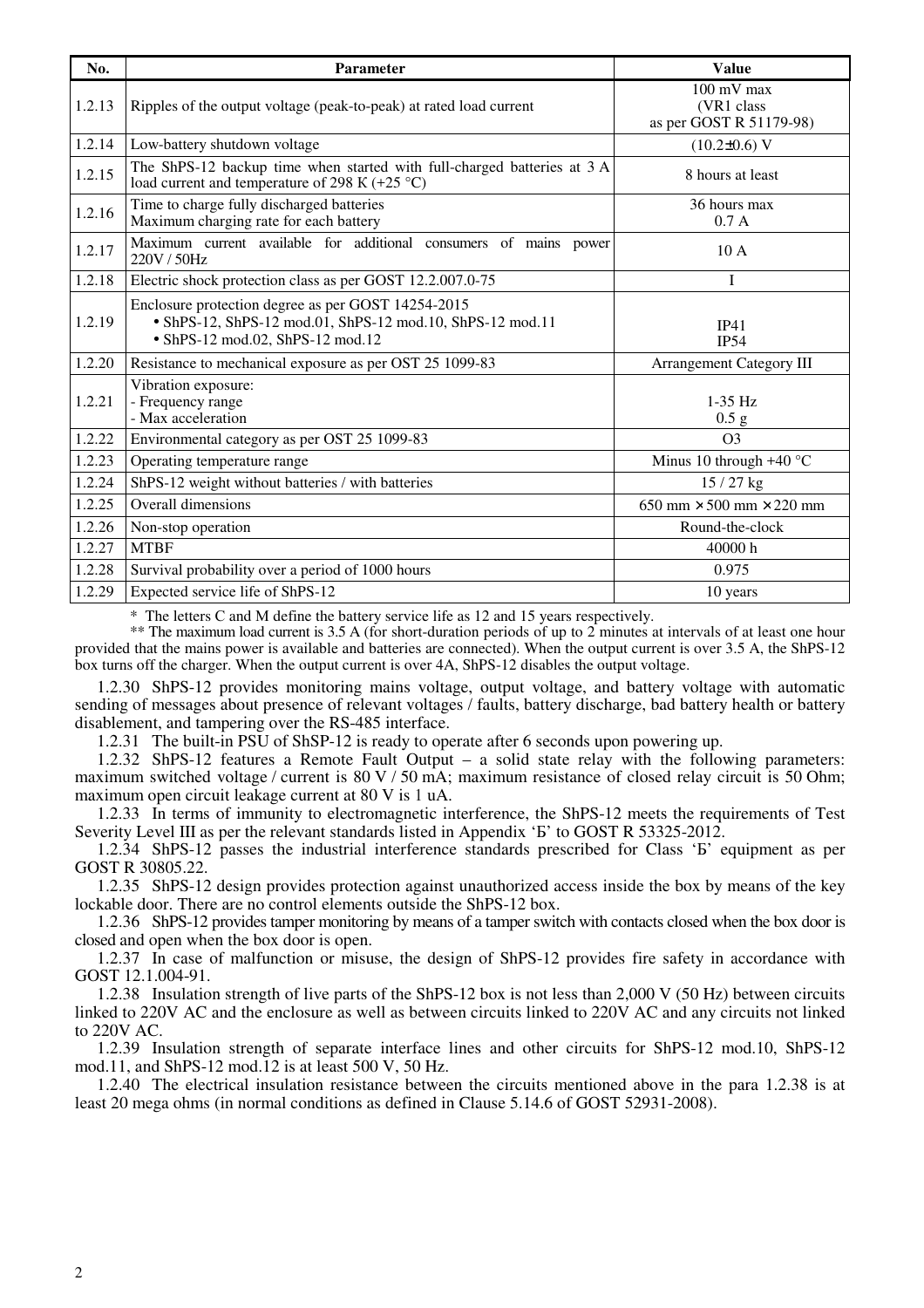### 1.3 **Scope of Delivery**

Table 2 presents the delivery scope for the ShPS-12.

|                                                                                  | Table 2        |  |
|----------------------------------------------------------------------------------|----------------|--|
| <b>Item</b>                                                                      | Q-ty, pcs.     |  |
| $ShPS-12$                                                                        |                |  |
| $ShPS-12 \text{ mod } 01$                                                        |                |  |
| $ShPS-12 \text{ mod } 02$                                                        |                |  |
| $ShPS-12 \text{ mod}.10$                                                         |                |  |
| $ShPS-12 \text{ mod } 11$                                                        |                |  |
| $ShPS-12 \text{ mod}.12$                                                         |                |  |
| <b>Accessory Kit:</b>                                                            |                |  |
| Fasteners: (eye bracket, bolt, nut, screw, wall plug)                            | 4              |  |
| Rubber cable gland:                                                              |                |  |
| ShPS-12; ShPS-12 mod.01                                                          |                |  |
| ShPS-12 mod.10; ShPS-12 mod.11                                                   |                |  |
| ShPS-12 mod.02; ShPS-12 mod.12                                                   | 4              |  |
| For ShPS-12 mod.10, ShPS-12 mod.11, ShPS-12 mod.12:                              |                |  |
| Jumper MJ-0-6 $(2.54 \times 6 \text{ mm})$                                       | 2              |  |
| Key                                                                              | $\overline{2}$ |  |
| Packaging                                                                        |                |  |
| <b>Documentation</b>                                                             |                |  |
| ShPS-12, ShPS-12 mod.01, ShPS-12 mod.02, ShPS-12 mod.10, ShPS-12 mod.11, ShPS-12 |                |  |
| mod.12 Operations Manual                                                         |                |  |

*Note.* **No battery is included in the standard delivery!** 

### **2 INTENDED USAGE**

2.1 The product design meets the requirements of fire and electric safety including emergency operation in accordance with Russian standards GOST 12.2.007.0-75 and GOST 12.1.004-91.

2.2 The ShPS-12 shall be wired as shown in the connection diagram located on the inside of the ShPS-12's cover.

2.3 Do shut off the mains power from the ShPS-12 before mounting, installing, and maintaining this one.

2.4 Operating restrictions, design, mounting, connecting, settings, testing and operation procedures for the ShPS-12 are defined in details in its User's Manual (the full version), which is available online at bolid.ru in the section Products on the page of ShPS-12 or using the mobile app 'Mobile Product Catalogue' https://bolid.ru/support/mobile-catalogue/.



**Table 2** 

2.5 If a technical failure of the product has been found, the equipment shall be taken out of operation and sent for repair in accordance with Section 4.

### **3 MAINTENANCE**

3.1 The ShPS-12 shall be maintained by persons qualified for Electrical Safety of Level III or higher.

3.2 Maintenance works for the ShPS-12 are described in its User's Manual (the full version, see Section 2.4 of this manual).

# **4 REPAIR**

4.1 Repair of faulty equipment is to be performed by the manufacturer or in authorized repair centers. The equipment shall be sent for repair in compliance with Company Standard QMS 8.5.3-2015, which can be found online at our website https://bolid.ru/support/remont/.



# **Attention!**

The equipment shall be submitted for repair being assembled and clean and along with all the parts listed in the documentation.

Claims are accepted only if a reclamation report describing the failure is applied to the submitted equipment.

4.2 A product's failure resulted from consumer's not observing rules of mounting and operation is not a reason for claims and warranty repair.

4.3 Claims should be submitted to the following address:

NVP BOLID, #4 Pionerskaya Str., Korolyov, Moscow Region, 141070, Russia Phone/fax: +7 (495) 775-71-55 (PBX). E-mail: info@bolid.ru

4.4 In case of any issue related to use of the product, please contact the technical support: +7 (495) 775-71- 55 or e-mail: support@bolid.ru.

### **5 STORAGE**

5.1 In a transport container the equipment can be stored at ambient temperatures ranged from minus 30°C to +50°С and relative humidity of 95% at +35°С.

5.2 In consumer packages the equipment can be stored only in heated premises at ambient temperatures  $+5^{\circ}$ C through  $+40^{\circ}$ C and relative humidity up to 80% at  $+20^{\circ}$ C.